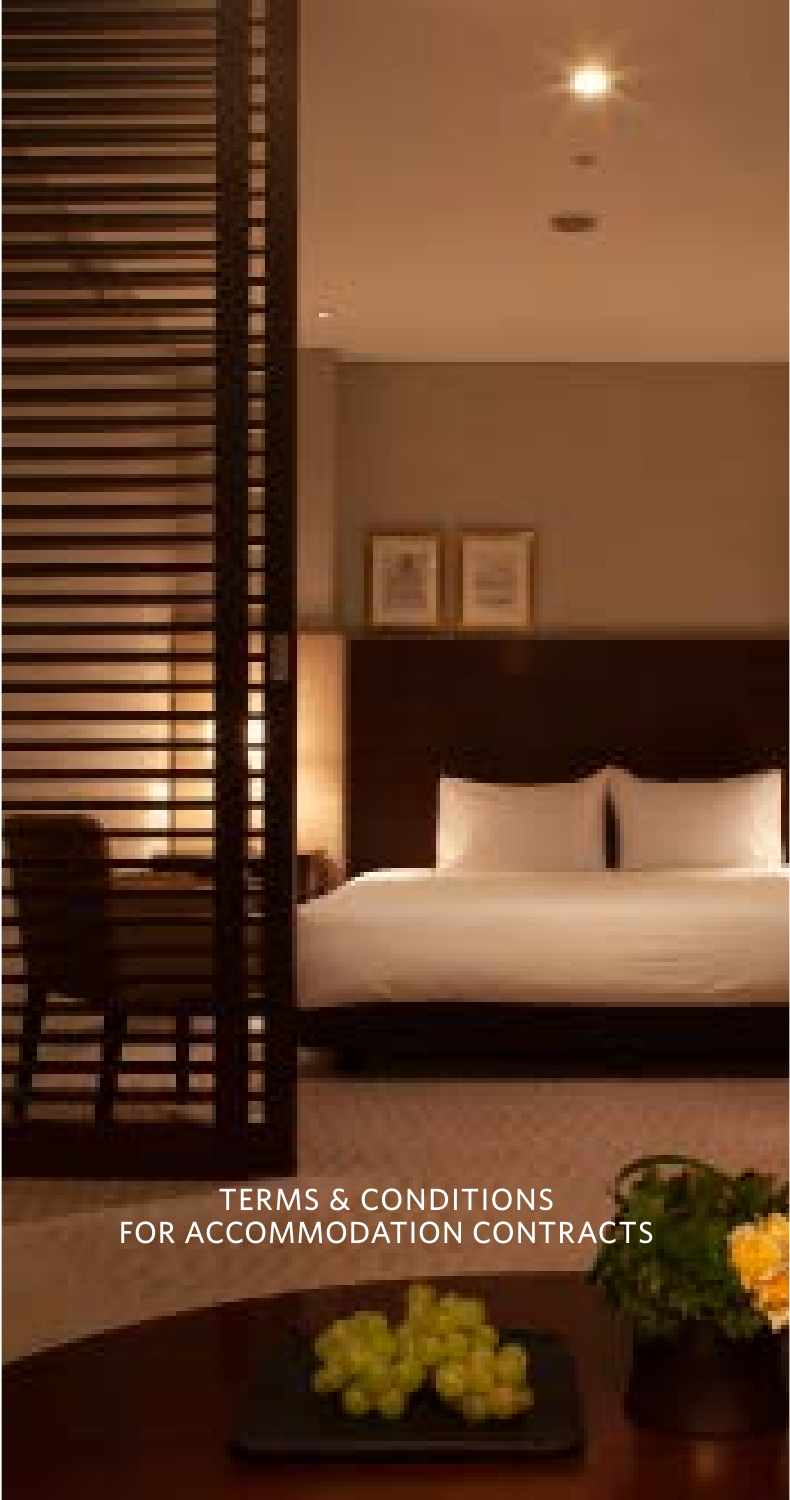# **SCOPE OF APPLICATION**

#### *Article 1.*

- 1. Contracts for accommodation and related agreements to be entered into between this hotel and the Guest to be accommodated shall be subject to these Terms and Conditions for Accommodation Contracts. Any particulars not provided for herein shall be governed by laws and regulations and / or generally accepted practices.
- 2. In the case when the hotel has entered into a special contract with the Guest insofar as such special contract does not violate laws and regulations and generally accepted practices, withstanding the preceding paragraph, the special contract shall take precedence over the provisions of these Terms and Conditions for Accommodation Contracts.

# **APPLICATION FOR ACCOMMODATION CONTRACTS**

#### *Article 2.*

- 1. Guest who intends to make an application for an Accommodation Contract with the hotel shall notify the hotel of the following particulars:
	- (1) Name of the Guest(s);
	- (2) Date of accommodation and estimated time of arrival;
	- (3) Accommodation Charges (based, in principle, on the Basic Accommodation Charges listed in Table No.1, attached); and
	- (4) Other particulars deemed necessary by the hotel.
- 2. In the case when the Guest requests, during his / her stay, extension of the accommodation beyond the date in subparagraph (2) of the preceding paragraph, it shall be regarded as an application for a new Accommodation Contract at the time such request is made.

#### **CONCLUSION OF ACCOMMODATION CONTRACTS, ETC.**

#### *Article 3.*

- 1. A Contract for Accommodation shall be deemed to have been concluded when the hotel has duly accepted the application as stipulated in the preceding Article. However, the same shall not apply where it has been proved that the hotel has not accepted the application.
- 2. When a Contract for Accommodation has been concluded in accordance with the provisions of the preceding paragraph, the Guest is requested to pay an accommodation deposit fixed by the hotel within the limits of Basic Accommodation Charges covering the Guest's entire period of stay (three days when the period of stay exceeds three days) by the date specified by the hotel.
- 3. The deposit shall be first used for the Total Accommodation Charges to be paid by the Guest, then secondly for the cancellation charges under Article 6 and thirdly for the reparations under Article 18 as applicable, and the remainder, if any, shall be refunded at the time of the payment of the Accommodation Charges as stated in Article 12.
- 4. When the Guest has failed to pay the deposit by the date as stipulated in paragraph 2, the hotel shall treat the Accommodation Contract as invalid. However, the same shall apply only in the case where the Guest is thus informed by the hotel when the period of payment of the deposit is specified.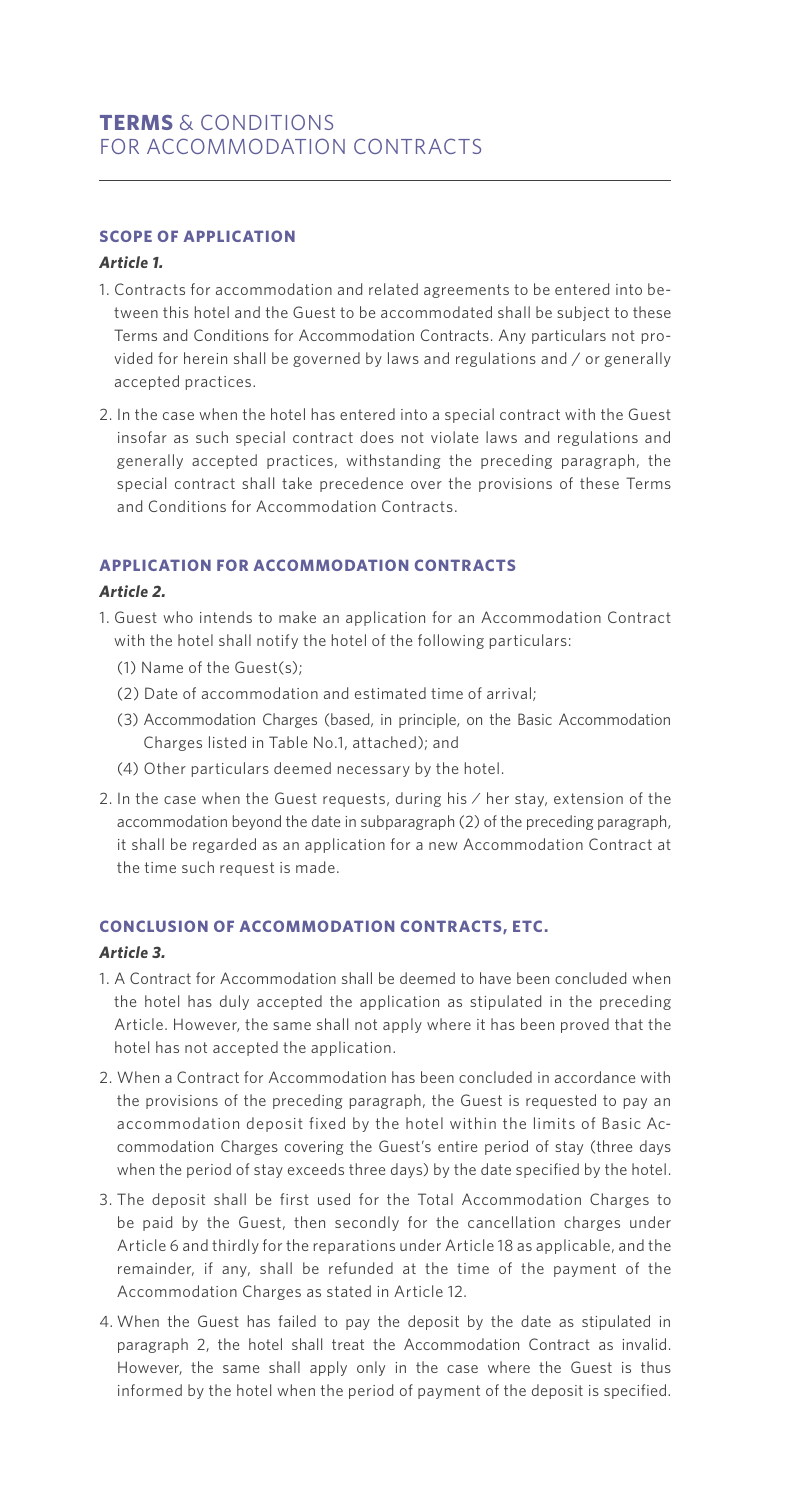## **SPECIAL CONTRACTS REQUIRING NO ACCOMMODATION DEPOSIT**

#### *Article 4.*

- 1. Notwithstanding the provisions of paragraph 2 of the preceding Article, the hotel may enter into a special contract requiring no accommodation deposit after the Contract has been concluded as stipulated in the same paragraph.
- 2. In the case when the hotel has not requested the payment of the deposit as stipulated in paragraph 2 of the preceding Article and / or has not specified the date of the payment of the deposit at the time the application for an Accommodation Contract has been accepted, it shall be treated as that the hotel has accepted a special contract prescribed in the preceding paragraph.

#### **REFUSAL TO ENTER INTO ACCOMMODATION CONTRACTS**

#### *Article 5.*

 The hotel may refuse to enter into an Accommodation (or Reservation) Contract under any of the circumstances described below:

- (1) If the request for accommodation does not conform to these Terms and Conditions;
- (2) If the hotel is fully booked and no room is available;
- (3) If the hotel deems that a Guest requesting accommodation or checking into the hotel is an organised crime group or an organised-crimegroup-related organisation or a person related thereto or other antisocial forces or a person related thereto;
- (4) If the Guest seeking accommodation is deemed likely to commit, in the hotel or in connection with his / her stay at the hotel, any act in violation of the applicable laws or regulations, or in breach of the public order / good morals, including without limitation violence, threats, blackmail, wrongful demand, gambling, possession or use of illegal drugs, or material disturbance to other guests;
- (5) If the Guest seeking accommodation is deemed likely to cause harm to himself / herself, or to cause other guests to feel in danger, threatened or unsafe, for any reason including being under the influence of drugs or alcohol;
- (6) If it is obvious that the Guest seeking accommodation is infected with a communicable disease;
- (7) If the hotel is requested to perform services, which are not with in the scope of reasonable services, in connection with the proposed accommodation;
- (8) If the hotel is unable to accept a request for accommodation due to natural disasters, defective facilities or other unavoidable causes; or
- (9) If the provisions of Article 5 of the Enforcement Ordinance of Tokyo concerning the Hotel Business Law [Tokyo-to Ryokan-gyo Ho Seko Jorei] apply to the Guest seeking accommodation.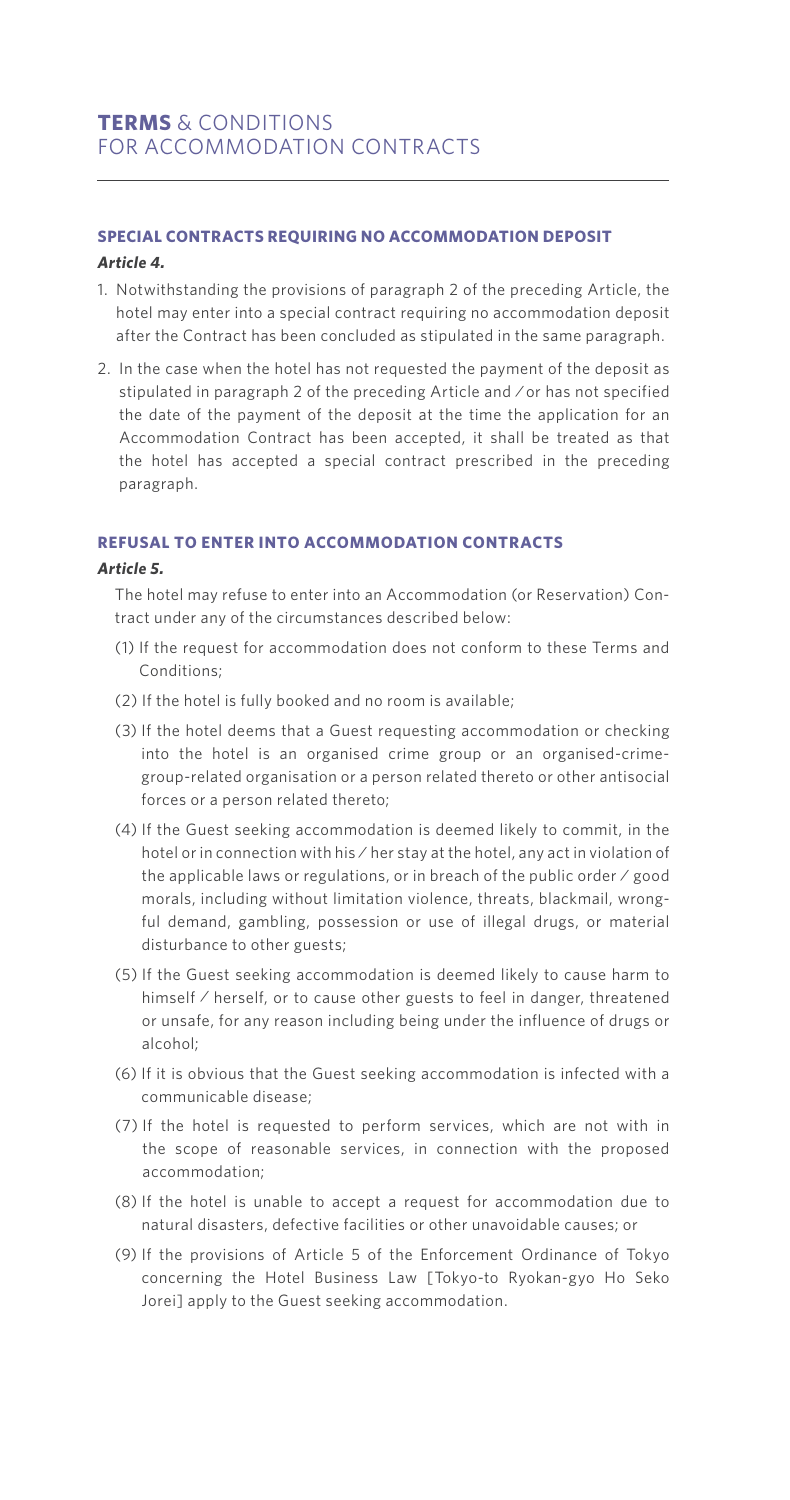# **RIGHT TO CANCEL ACCOMMODATION CONTRACTS BY THE GUEST**

#### *Article 6.*

- 1. The Guest is entitled to cancel the Accommodation Contract by so notifying the hotel.
- 2. In the case when the Guest has cancelled the Accommodation Contract in whole or in part due to causes for which the Guest is liable (except in the case when the hotel has requested the payment of the deposit during the specified period as prescribed in paragraph 2 of Article 3 and the Guest has cancelled before the payment), the Guest shall pay cancellation charges as listed in Table No. 2, attached. However, in the case when a special contract as prescribed in paragraph 1 of Article 4 has been concluded, the same shall apply only when the Guest is informed of the obligation of the payment of the cancellation charges in case of cancellation by the Guest.
- 3. In the case when the Guest does not appear by 6:00 PM of the accommodation date (or within two hours after the expected time of arrival, if the hotel has agreed to a later arrival time) without advance notice, the hotel may regard the Accommodation Contract as being cancelled by the Guest.

#### **HOTEL'S RIGHT TO TERMINATE CONTRACTS**

#### *Article 7.*

- 1. The hotel shall have the unconditional right to terminate any Accommodation Contract immediately, without any liability for compensation whatsoever on the part of the hotel, even after the Guest has commenced his / her stay at the hotel, under any of the circumstances described below:
	- (1) If the hotel deems that a Guest checking into the hotel or staying at the hotel is an organised crime group or an organised-crime-group-related organisation or a person related thereto or other antisocial forces or a person related thereto;
	- (2) If the Guest is deemed likely to commit, actually commits (or is discovered to have committed in the past), in the hotel or in connection with his / her stay at the hotel, any act in violation of the applicable laws or regulations, or in breach of the public order / good morals, including without limitation violence, threats, blackmail, wrongful demand, gambling, possession or use of illegal drugs, or material disturbance to other guests;
	- (3) If the Guest is deemed likely to cause harm to himself / herself, or to cause other guests to feel in danger, threatened or unsafe, for any reason including being under the influence of drugs or alcohol;
	- (4) If it is obvious that the Guest is infected with a communicable disease;
	- (5) If the hotel is requested to perform services, which are not within the scope of reasonable services, in connection with the accommodation;
	- (6) If the hotel is unable to provide accommodation to the Guest due to natural disasters, defective facilities or other unavoidable causes;
	- (7) If the provisions of Article 5 of the Enforcement Ordinance of Tokyo concerning the Hotel Business Law [ Tokyo-to Ryokan-gyo Ho Seko Jorei ] apply to the Guest; or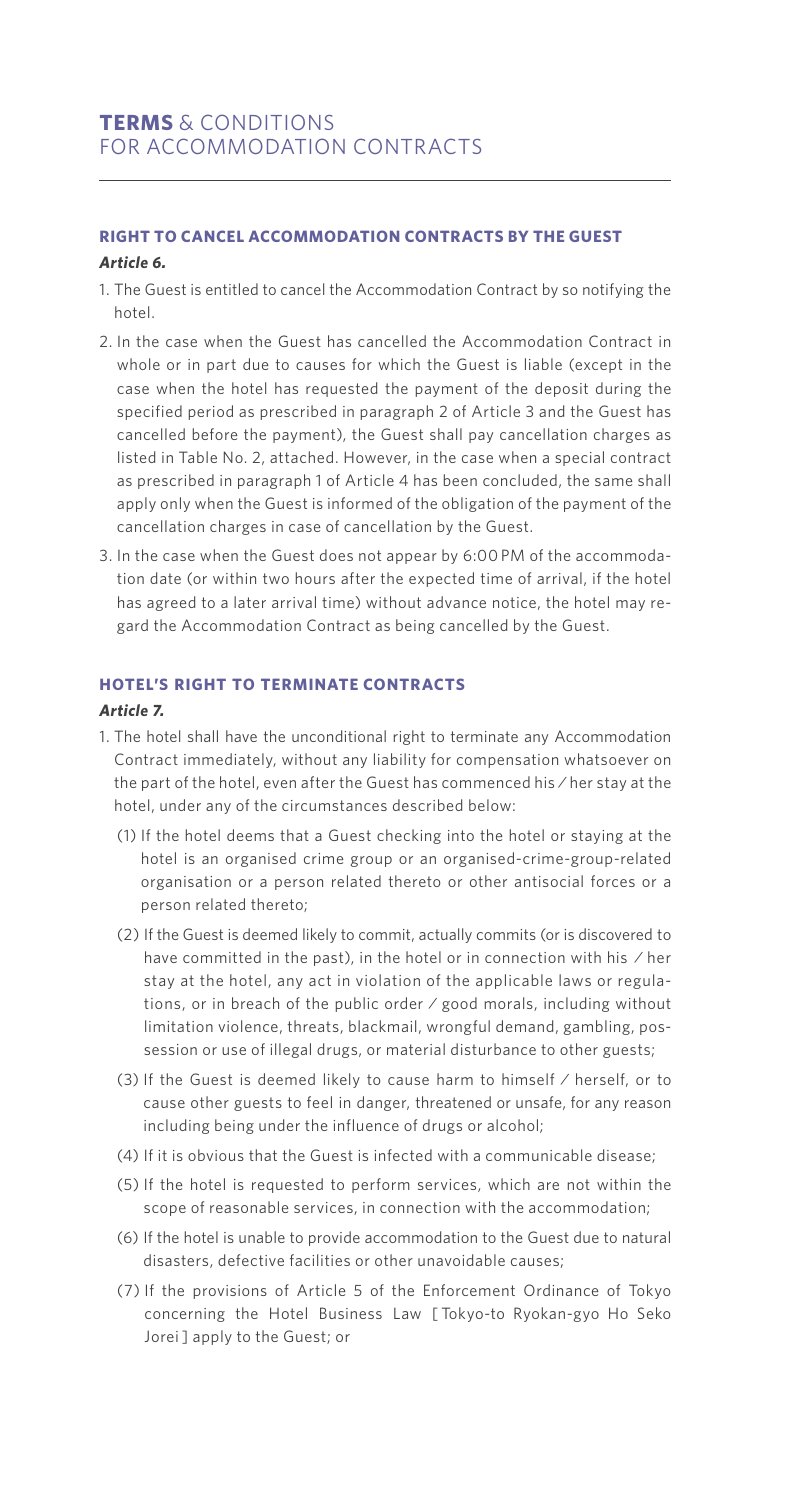- (8) If the Guest commits any act prohibited by any of the provisions set forth in the Use Rules promulgated by the hotel and relating to the prevention of fire, such as smoking in bed, bringing into the hotel flammable or ignitable materials, or tampering with fire extinguishing equipment.
- 2. If the hotel terminates an Accommodation Contract pursuant to the provisions of the preceding paragraph, the hotel will not collect fees for accommodation services, etc., which were not provided to the Guest prior to such termination.

## **REGISTRATION**

#### *Article 8.*

- 1. The Guest shall register the following particulars at the Front Desk of the hotel on the day of accommodation:
	- (1) Name, address and telephone number of the Guest(s);
	- (2) Except Japanese, nationality, passport number, port and date of entry in Japan;
	- (3) Date and estimated time of departure; and
	- (4) Other particulars deemed necessary by the hotel. In addition, with respect to the individual information filled out by a Guest, it shall only be used in the case necessary for achievement of accommodation purpose and shall not be used for any other purpose.
- 2. In the case when the Guest intends to pay his Accommodation Charges prescribed in Article 12 by any means other than Japanese currency, such as coupons or credit cards, these credentials shall be shown in advance at the time of the registration prescribed in the preceding paragraph.

#### **OCCUPANCY HOURS OF GUESTROOMS**

# *Article 9.*

- 1. The Guest is entitled to occupy the contracted guestroom of the hotel from 2:00 PM to 11:00 AM the next morning. However, in the case when the Guest is accommodated continuously, the Guest may occupy it all day long, except for the days of arrival and departure.
- 2. The hotel may, notwithstanding the provisions prescribed in the preceding paragraph, permit the Guest to occupy the room beyond the time prescribed in the same paragraph. In this case, extra charges shall be paid as follows:
	- (1) Late Check-Out
		- (i) Up to 3:00 PM : 30% of the room charge
		- (ii) Up to 6:00 PM : 50% of the room charge
		- (iii) Later than 6:00 PM : room charge in full

#### (2) Early Check-In

- (i) Before 7:00 AM : room charge in full
- (ii) Between 7:00 AM and 2:00 PM : at hotel discretion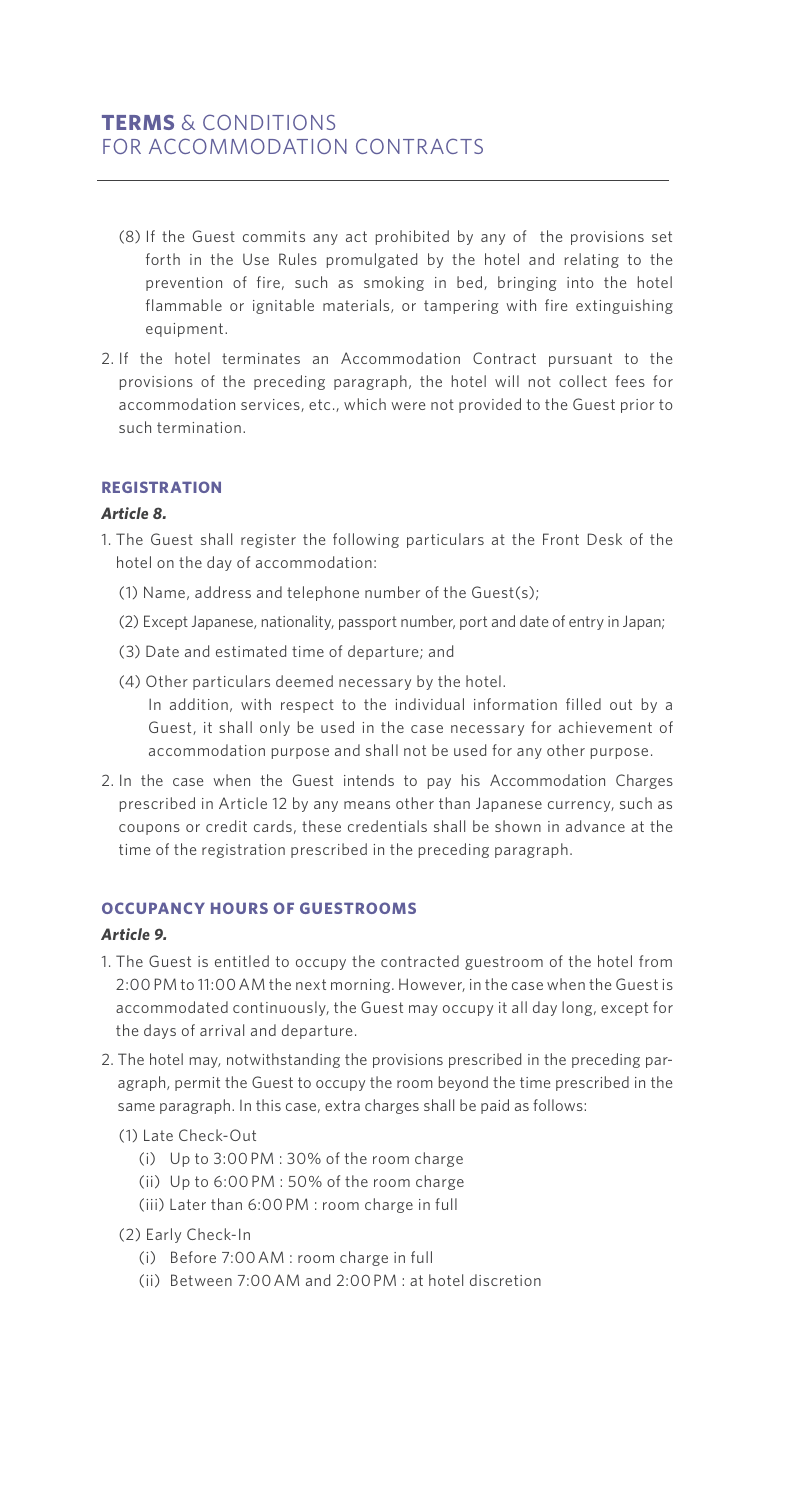#### **OBSERVANCE OF USE REGULATIONS**

#### *Article 10.*

 The Guest shall observe the Use Regulation established by the hotel, which are posted within the premises of the hotel.

#### **BUSINESS HOURS**

#### *Article 11.*

1. The business hours of Front Desk, Cashier's Desk, etc. of the hotel are as follows, and those of other facilities, etc. shall be notified in detail by brochures as provided, notices displayed in each location, service directories in guestrooms and others.

| (1) Closing time     | 24 hours service |
|----------------------|------------------|
| (2) Front service    | 24 hours service |
| (3) Exchange service | 24 hours service |

2. The business hours specified in the preceding paragraph are subject to temporary changes due to unavoidable causes of the hotel. In such a case, the Guest shall be informed by appropriate means.

# **PAYMENT OF ACCOMMODATION CHARGES**

#### *Article 12.*

- 1. Accommodation Charges, etc. shall be paid with Japanese currency or by any means other than Japanese currency such as coupons or credit cards recognized by the hotel at the Front Desk at the time of the departure of the Guest or upon request by the hotel.
- 2. Accommodation Charges shall be paid even if the Guest voluntarily does not utilise the accommodation facilities provided for him / her by the hotel.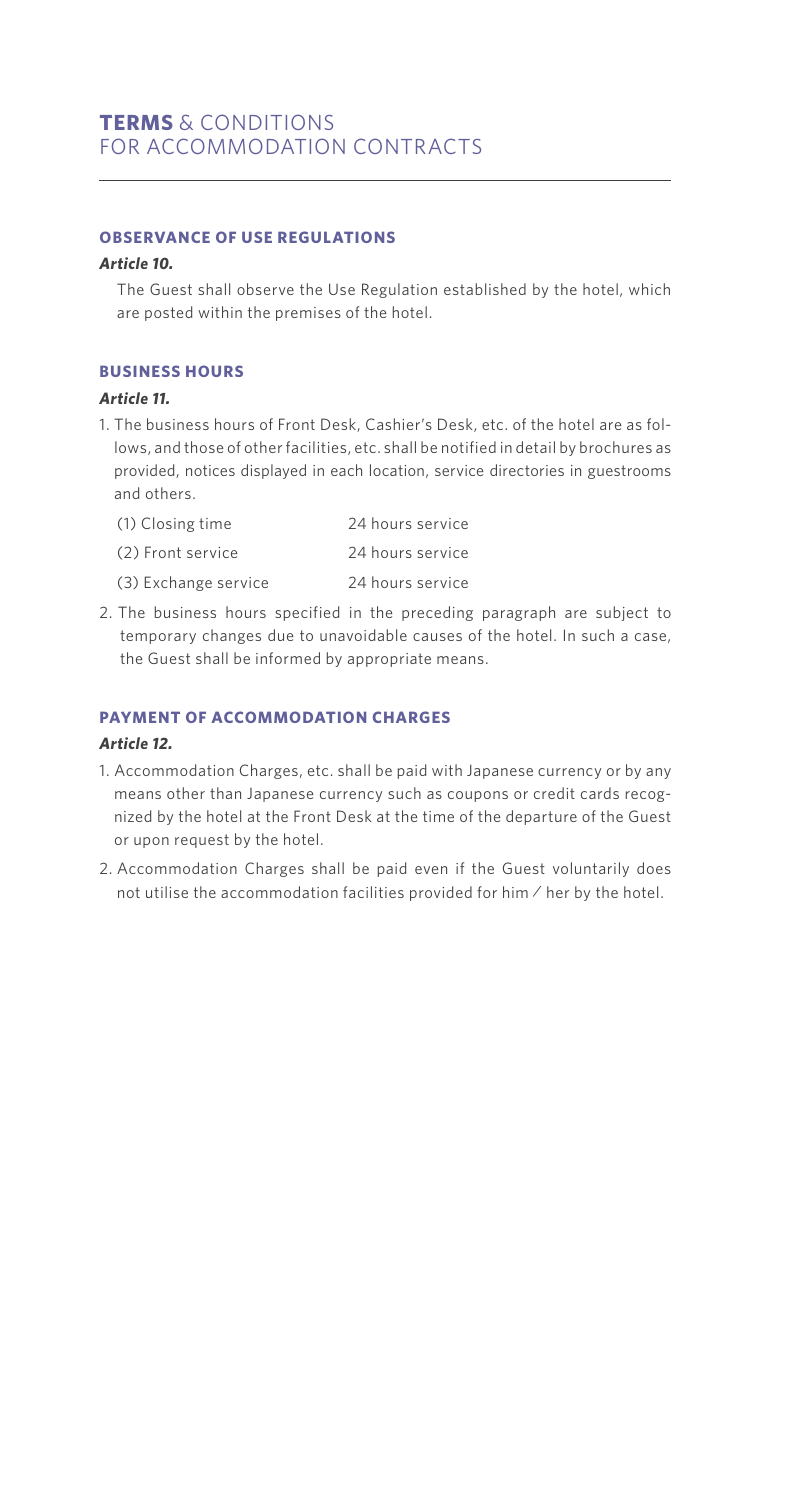## **LIABILITIES OF HOTEL**

#### *Article 13.*

- 1. The hotel shall compensate the Guest for any damage if the hotel has caused such damage to the Guest in the fulfilment or nonfulfillment of the Accommodation Contract and / or related agreements. However, the same shall not apply in case where such damage has been caused due to reasons for which the hotel is not liable.
- 2. Even though the hotel conducts annual inspections of fire equipment and regular inspections of fireproof objects prescribed in the Fire Defense Law, etc., the hotel is covered by Hotel Liability Insurance in order to deal with unexpected fires and / or other disasters.

#### **HANDLING WHEN UNABLE TO PROVIDE CONTRACTED ROOMS**

#### *Article 14.*

- 1. The hotel shall, when unable to provide contracted rooms, arrange accommodation of the same standard elsewhere for the Guest insofar as practical with the consent of the Guest.
- 2. When arrangement of other accommodation cannot be made notwithstanding the provisions of the preceding paragraph, the hotel shall pay the Guest a compensation fee equivalent to the cancellation charges and the compensation fee shall be applied to the reparations. However, when the hotel cannot provide accommodation due to causes for which the hotel is not liable, the hotel shall not compensate the Guest.

## **HANDLING OF DEPOSITED ARTICLES**

#### *Article 15.*

- 1. The hotel shall compensate the Guest for the damage when loss, breakage or other damage is caused to the goods, cash or valuables deposited at the Front Desk by the Guest, except in the case when this has occurred due to causes of force majeure. However, for cash and valuables, when the hotel has requested the Guest to report its kind and value but the Guest has failed to do so, the hotel shall compensate the Guest within the limits of 150,000 yen.
- 2. The hotel shall compensate the Guest for the damage when loss, breakage or other damage is caused, through intention or negligence on the part of the hotel, to the goods, cash or valuables which are brought into the premises of the hotel by the Guest but are not deposited at the Front Desk. However, for articles of which the kind and value has not been reported in advance by the Guest, the hotel shall compensate the Guest within the limits of 150,000 yen, except in the case where loss or damage was caused intentionally or by gross negligence on the part of the hotel.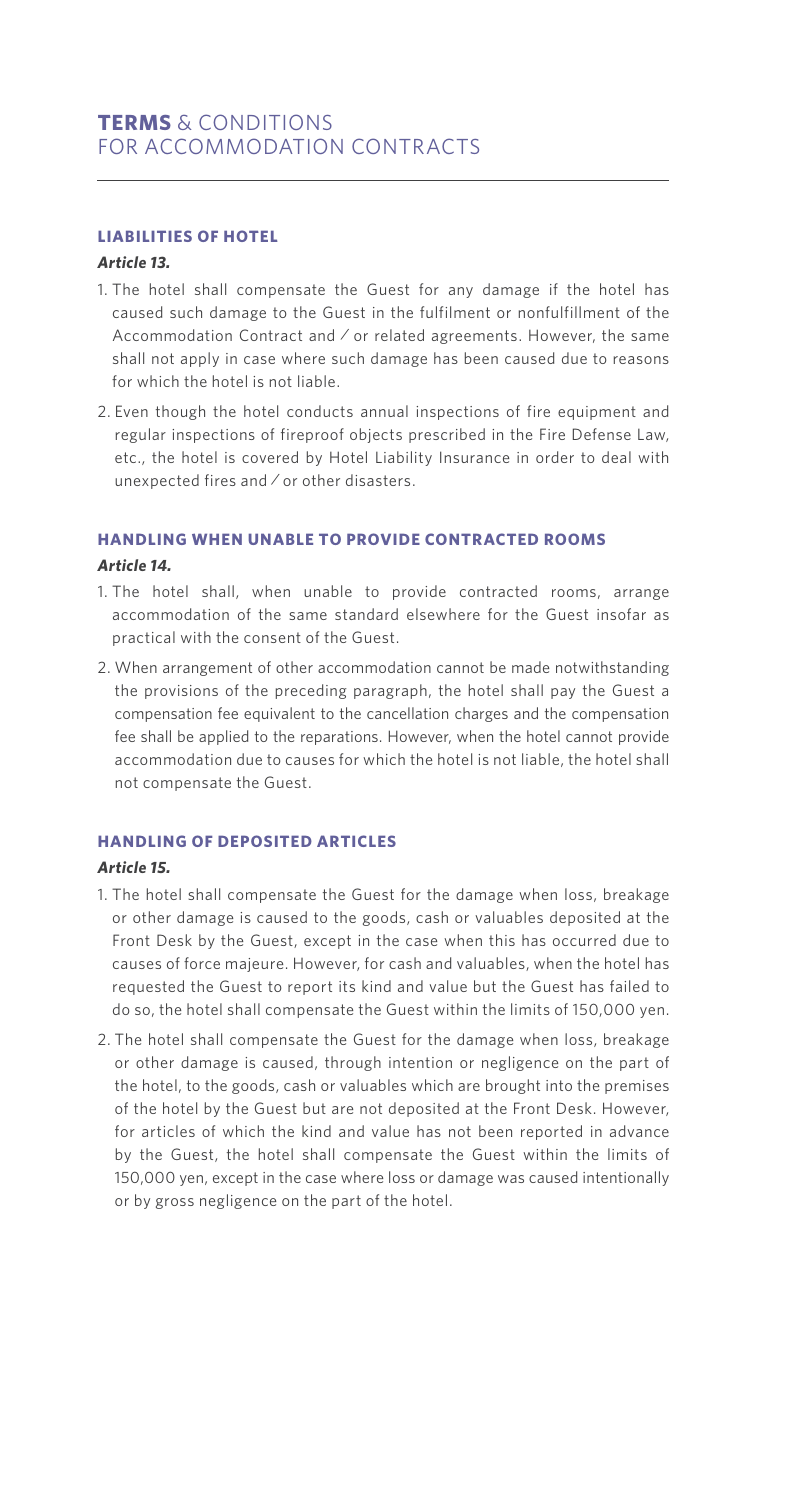# **CUSTODY OF BAGGAGE AND / OR BELONGINGS OF THE GUEST**

#### *Article 16.*

- 1. When the baggage of the Guest is brought into the hotel before his / her arrival, the hotel shall be liable to keep it only in the case when such a request has been accepted by the hotel. The baggage shall be handed over to the Guest at the Front Desk at the time of his / her check-in.
- 2. When the baggage or belongings of the Guest are found after his / her check-out, and the ownership of the article is confirmed, the hotel shall inform the owner of the article left and ask for further instructions. When no instruction is given to the hotel by the owner or when the ownership is not confirmed, the hotel shall dispose of them in accordance with the Law concerning Lost Goods (Law No. 87, 1899, as amended).
- 3. The hotel's liability in regard to the custody of the Guest's baggage and belongings in the case of the preceding two paragraphs shall be assumed in accordance with the provisions of paragraph 1 of the preceding Article in the case of paragraph 1, and with the provisions of paragraph 2 of the same Article in the case of paragraph 2.

#### **LIABILITY IN REGARD TO PARKING**

#### *Article 17.*

 The hotel shall not be liable for the custody of the vehicle of the Guest when the Guest utilises the parking lot within the premises of the hotel, as it shall be regarded that the hotel simply offers the space for parking, whether the key of the vehicle has been deposited with the hotel or not. However, the hotel shall compensate the Guest for the damage caused through intention or negligence on the part of the hotel in regard to the management of the parking lot.

#### **LIABILITY OF THE GUEST**

#### *Article 18.*

 The Guest shall compensate the hotel for the damage caused through intention or negligence on the part of the Guest.

## **EXCLUSION CLAUSE**

#### *Article 19.*

 Guests shall use the computer network from the hotel at their own responsibility. The hotel shall not be responsible, in any case, for any damages arising out of or in relation to the use of the computer network from the hotel, except in the cases where the damages have been caused by the hotel through its willful misconduct or gross negligence. In the case that a Guest takes any action which the hotel deems inappropriate in using the computer network and that the hotel and / or any third party suffers damages therefrom, the Guest shall indemnify such damages.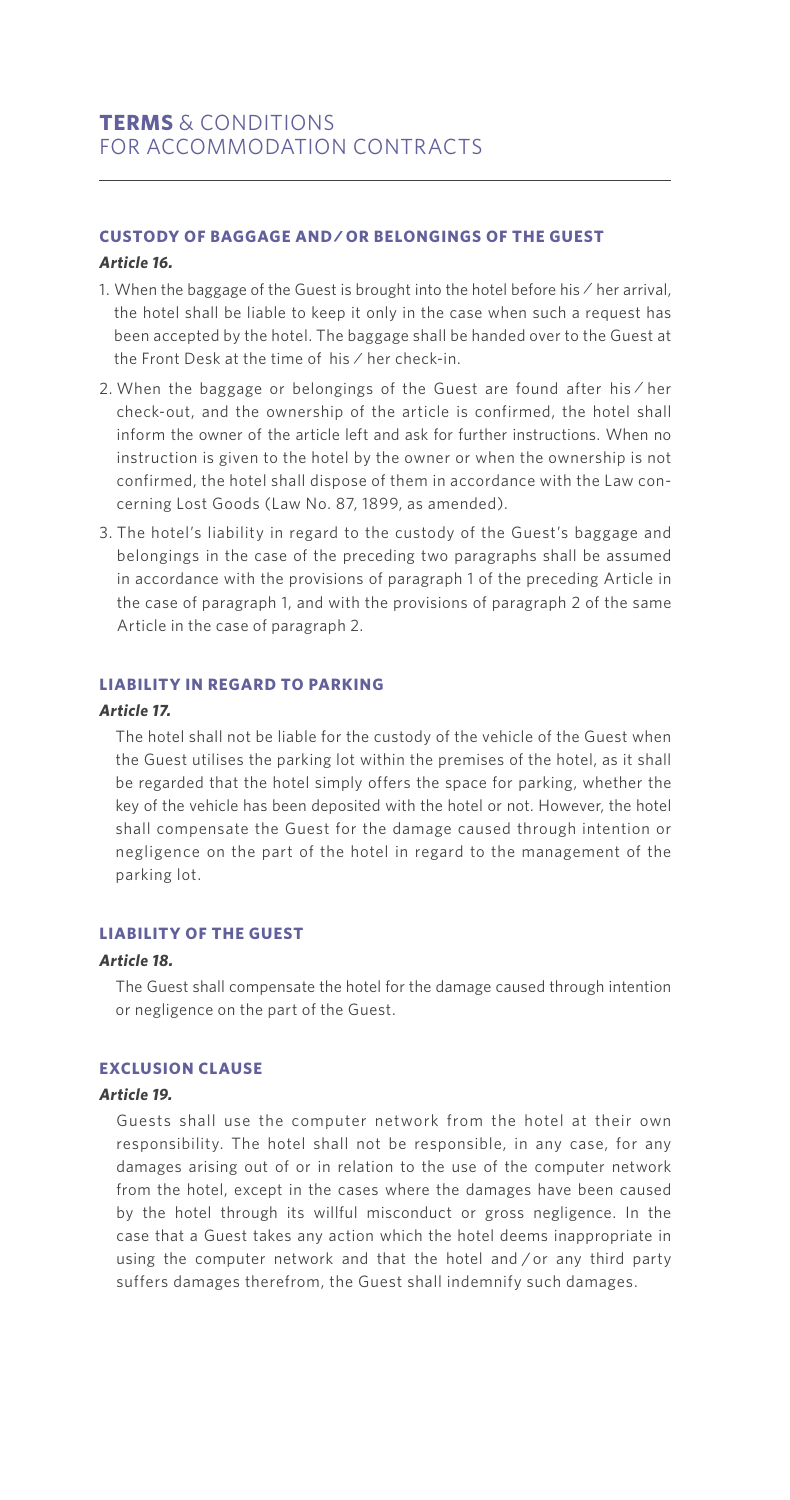## **AMENDMENT TO TERMS AND CONDITIONS**

#### *Article 20.*

- 1. The hotel reserves the right to amend these Terms and Conditions (i) when the amendment conforms to the common interests of the Guests and prospective guests of the hotel; or (ii) when the amendment is not contrary to the purposes of [Accommodation Contracts] and is reasonable in light of the necessity of amendment, the appropriateness of the content after amendment etc.
- 2. In the event that the hotel makes amendment to these Terms and Conditions, the hotel shall inform the Guests and prospective guests of the hotel of (i) the content of the amendment and (ii) the effective date thereof, by using the Internet.
- 3. A Guest or prospective guest of the hotel who does not agree to the amendment to these Terms and Conditions may cancel the Accommodation Contract.

#### **LANGUAGE**

#### *Article 21.*

 In the event of discrepancy between the English version and the Japanese version of the Terms and Conditions, the Japanese-language version shall prevail.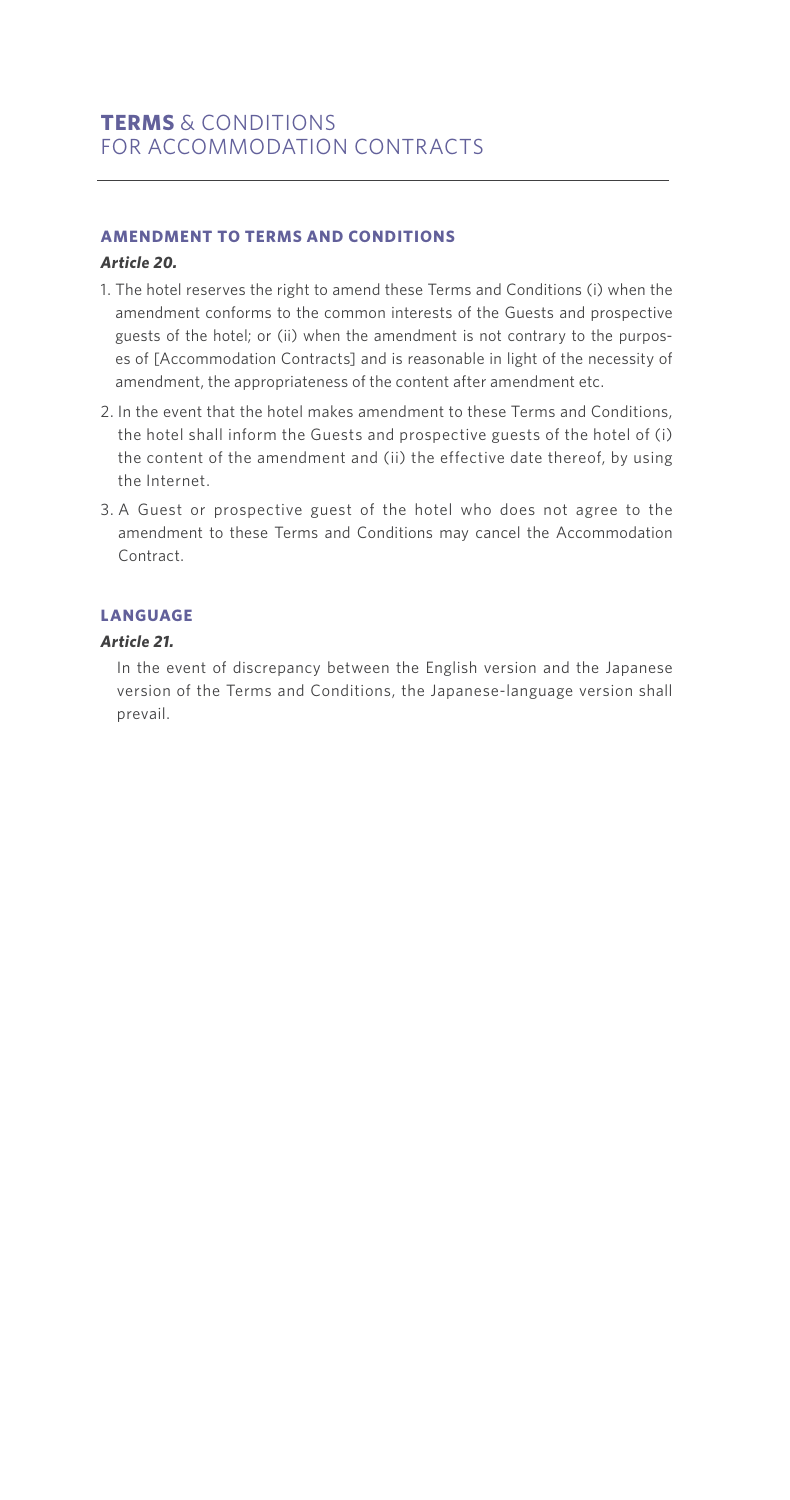# **TERMS** & CONDITIONS FOR ACCOMMODATION CONTRACTS

# **ATTACHED TABLE NO. 1**

Calculation method for Accommodation Charge (Ref. paragraph 1 of Article 2 and paragraph 2 of Article 3)

|                               | Contents                                                                                                                |
|-------------------------------|-------------------------------------------------------------------------------------------------------------------------|
| Basic Accommodation<br>Charge | (1) Room Charge<br>(2) Meals<br>(3) Service Charge $[{(1)+(2)\times10\%}]$<br>(4) Other Expenses<br>(5) Consumption tax |
|                               |                                                                                                                         |

Accommodation Tax

Supplement to Table No.1, attached.

Basic Accommodation Charge is based on given accommodation charges, meals and other expenses accepted by the Guest upon reservation of hotel services.

# **ATTACHED TABLE NO. 2**

Cancellation Charge (Ref. paragraph 2 of Article 6)

| Date of<br>Cancellation                                    | Number of Reserved<br>Rooms                      |                                                  |  |
|------------------------------------------------------------|--------------------------------------------------|--------------------------------------------------|--|
|                                                            | Individual<br>$1 - 9$ rooms                      | Group<br>10 rooms and above                      |  |
| No Show                                                    | 100% of the Basic<br><b>Accommodation Charge</b> | 100% of the Basic<br><b>Accommodation Charge</b> |  |
| After 14:00<br>Within 2 Days Prior to<br>Accommodation Day | 100% of the Basic<br><b>Accommodation Charge</b> | 100% of the Basic<br><b>Accommodation Charge</b> |  |
| 10 Days Prior to<br>Accommodation Day                      |                                                  | 50% of the Basic<br><b>Accommodation Charge</b>  |  |
| 20 Days Prior to<br>Accommodation Day                      |                                                  | 20% of the Basic<br><b>Accommodation Charge</b>  |  |
| 30 Days Prior to<br>Accommodation Day                      |                                                  | 10% of the Basic<br><b>Accommodation Charge</b>  |  |

Supplement to Table No. 2, attached.

1. The hotel retains the right to apply a certain cancellation policy not shown above, specific to select bookings and these charges may vary according to circumstances.

2. The cancellation charge shall be applied to the cases of partial cancellation or reduction of the number of rooms as well as the case of cancellation of the whole group.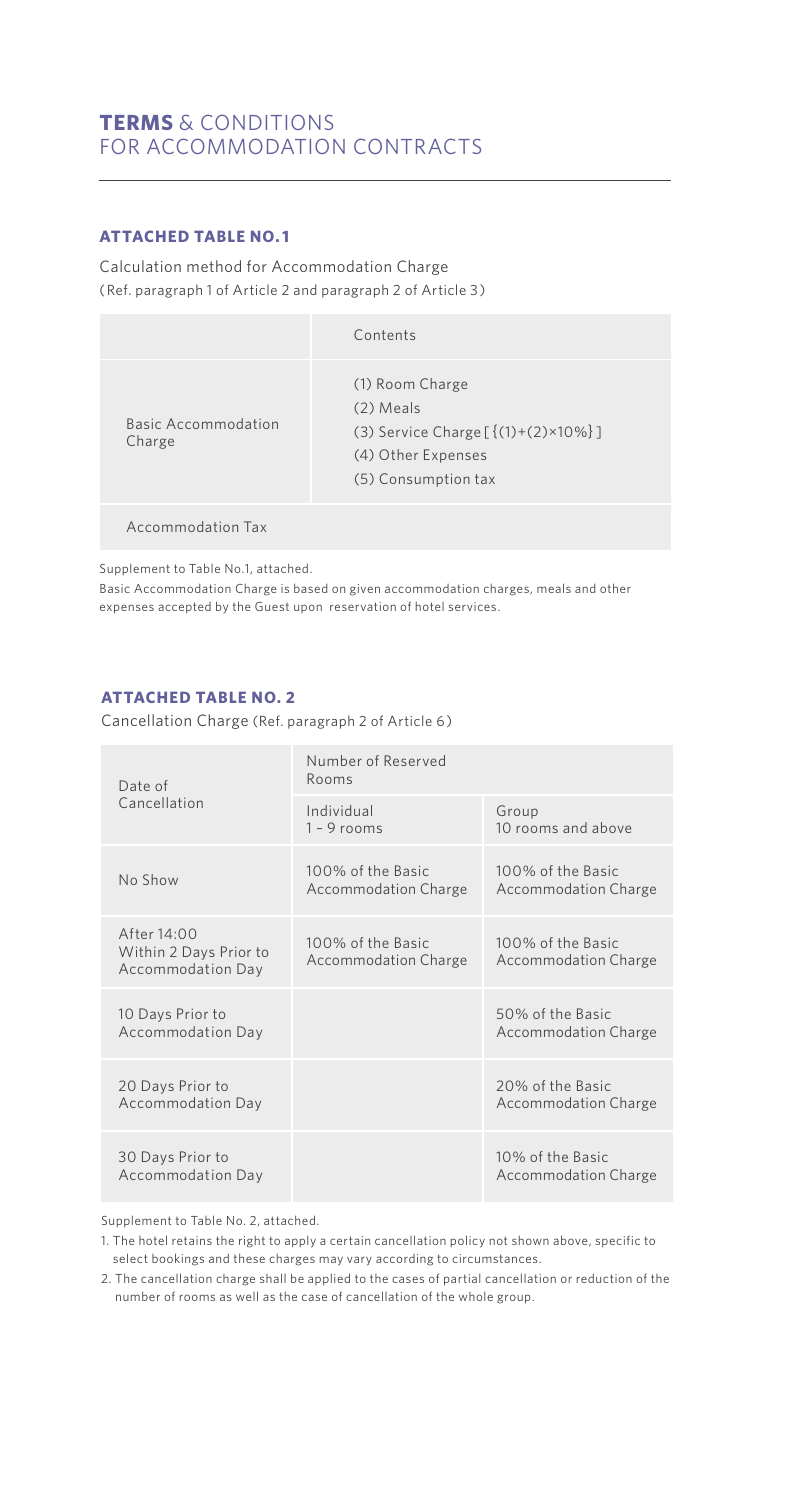# **HOUSE** RULES

We request that every Guest observe and comply with the following House Rules established by Hyatt Regency Tokyo to maintain the dignity of the hotel and to ensure our guests a pleasant and safe stay, in accordance with Article 10 of the Terms and Conditions for Accommodation Contracts. In case of noncompliance with the House Rules, we shall refuse further use by the Guest of the guestroom and other hotel facilities. We shall not be liable to any Guest or occupant for any damage caused by his or her failure to comply with the House Rules.

- 1. Please review the emergency exit instructions posted on the inside of the guestroom door, and locate the emergency exits on your floor, promptly upon your arrival.
- 2. No smoking allowed in the facilities and guest rooms. (Including smoking with electronic cigarettes, heat-not-burn cigarettes, etc.). When you smoke, please use the smoking area.
- 3. Please refrain from doing any act which is likely to cause a fire, or from using heating apparatuses and cooking appliances in the guestroom.
- 4. Please do not bring into the hotel any of the following:
	- a) Animals or birds of any kind;
	- b) Gunpowder, oil or other explosives or inflammable materials;
	- c) Objects emitting a foul odour;
	- d) Objects of any unusually large size or quantity; or
	- e) Unregistered firearms or swords, or other articles the possession of which is prohibited by the laws of Japan.
	- Guests are asked to refrain from using any item which may cause an electrical short circuit.
- 5. Please make sure that your door is locked when leaving your room. Please be sure to use the door latch whenever you stay in your room, particularly at night time. Please identify the visitor through the door scope without undoing the door latch.
- 6. Please refrain from inviting outside visitors to your room.
- 7. Please refrain from using your room for purposes other than lodging.
- 8. Safety boxes for money and valuables are provided free of charge in your room or at the lobby. The hotel shall not be liable for the loss or theft of valuables which are not deposited in safety boxes.
- 9. Kindly show your key book when you sign for any bills in the hotel's restaurants, bar or other facilities.
- 10. A service charge shall be added to each outgoing call made from your room telephone.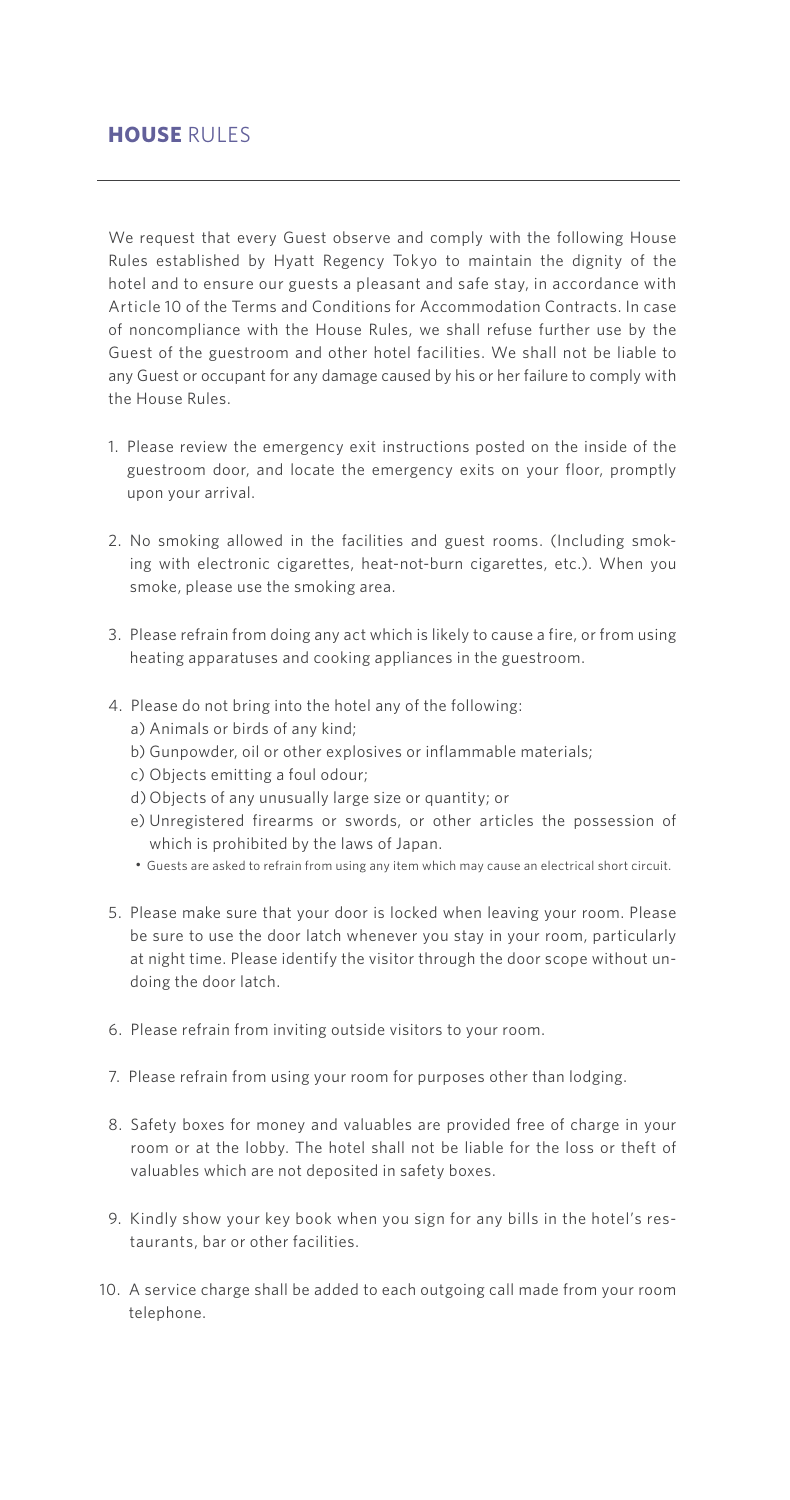# **HOUSE** RULES

- 11. Any organised crime group, organised-crime-group-related organisation or related persons and any other antisocial forces or persons related thereto, etc. shall be refused use of the hotel. In addition, if any such fact is exposed after reservations have been made or while the hotel is in use, we will refuse use of the hotel from that time forward.
- 12. If a Guest is deemed to have perpetrated an act of violence, voiced threats, committed extortion, made coercive undue demands or acted in a similar manner, such Guest will be refused use of the hotel immediately.
- 13. Drunkenness, loud speech and / or abusive behaviour which cause a nuisance shall be prohibited.
- 14. Gambling or other acts which are contrary to good morals shall be strictly prohibited.
- 15. Please do not move any of the hotel furniture or furnishings from their original position without first obtaining permission from the management.
- 16. The bathrobe (yukata) and slippers have been provided for use in your guestroom only.
- 17. The distribution or display of advertisements and the sale of goods inside the hotel are prohibited.
- 18. You will be charged for any damage incurred by you or your guests to hotel property.
- 19. The goods left in the room which we deem to have been disposed of by the Guest shall be dealt with in accordance with our internal rules.
- 20. Please pay your bills whenever requested while staying at the hotel. All bills are due upon demand. A 10% service charge and a tax charge at the rate prescribed by applicable laws shall be added to your bills. We cordially request you not to give tips to our employees.
- 21. We may ask you to prepay, or make a deposit on your accommodation charge in accordance with our internal rules. In the case when the accommodation charge and / or the charges incurred through the use of hotel facilities exceed the prepaid amount, you will be requested to pay the bill for such services at that time. Instead of paying such difference at the time of your departure, we may ask you to increase the prepaid accommodation charge or the accommodation deposit.
- 22. Please complete payment at the Front Cashier at the time of your departure.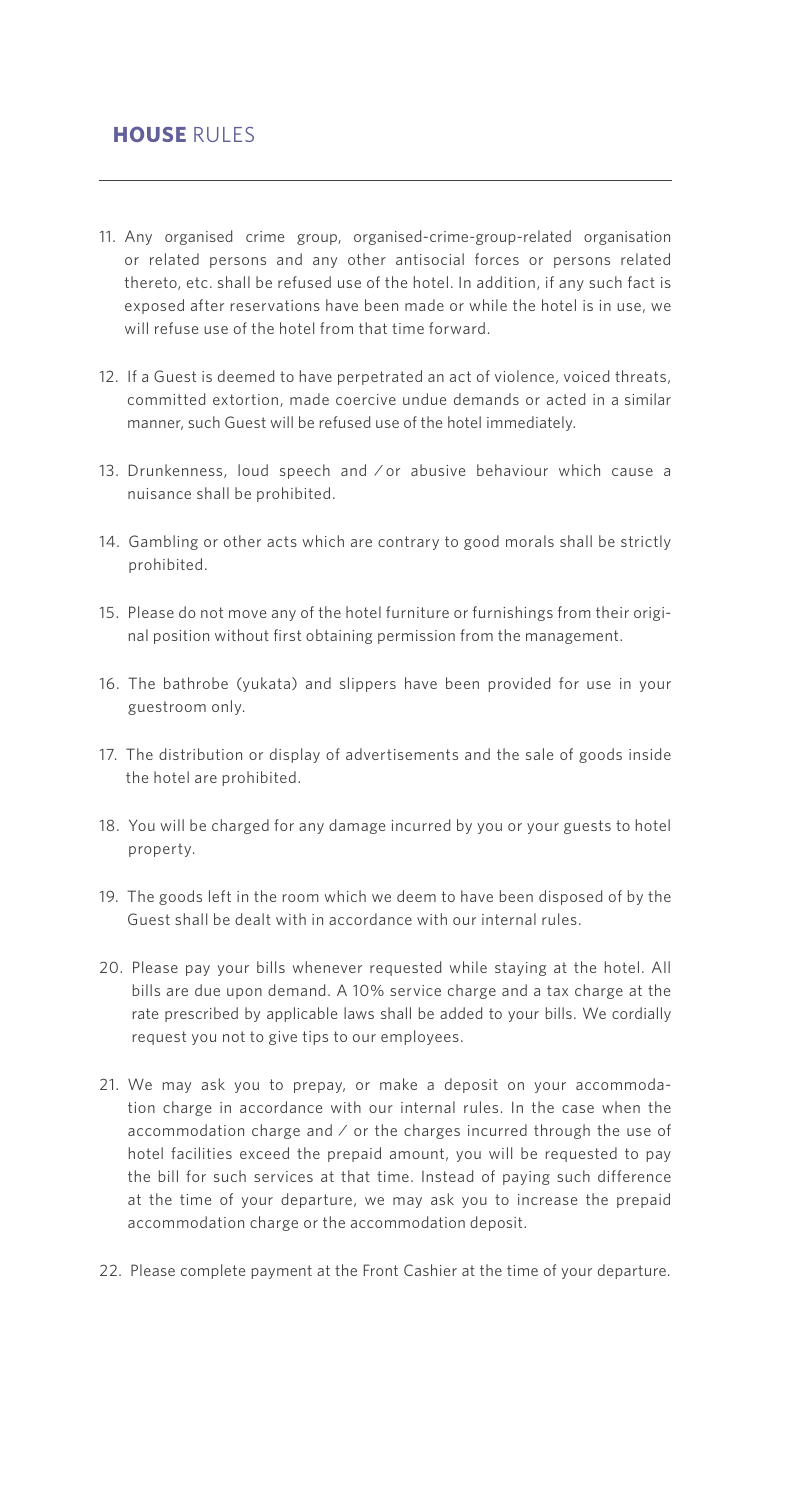# **SAFE-KEEPING BOX RULES**

#### **1. APPLICATION OF THESE RULES**

 These rules shall apply to the use by hotel guests of the safe-keeping box, located at the lobby.

#### **2. NATURE OF THE CONTRACT TO USE A SAFE-KEEPING BOX**

 The nature of the contract to use a safe-keeping box is not a bailment but a lease of a safe-keeping box. Accordingly, the hotel shall not be the custodian of items put in the safe-keeping box by the hotel guest who uses it (hereinafter called "Guest") nor shall it be responsible to the Guest for any loss, damage to or alteration of such items.

### **3. TERM OF LEASE**

 The term of lease of the safe-keeping box shall be from the time when the Guest, after registration, applies for the use of the safe-keeping box until the time of his or her check-out.

#### **4. ITEMS WHICH MAY BE PUT IN THE SAFE-KEEPING BOX**

- (1) The following items may be put in the safe-keeping box: (i) cash;
	- (ii) share certificates and other securities;
	- (iii) passbooks, contracts and other important documents;
	- (iv) jewels and other valuables; and
	- (v) items similar to any of the foregoing.
- (2) The hotel may refuse to allow the storage by Guest of any item enumerated in the preceding paragraph if there is a good reason therefore.

#### **5. KEYS**

 There will be two keys for the safe-keeping box to be leased. The hotel shall deliver the original key to the Guest, who shall keep the same during the term of lease, and the spare key shall be sealed and kept by the hotel.

#### **6. OPENING AND CLOSING OF THE SAFE-KEEPING BOX**

- (1) The Guest shall, upon giving notice each time to the hotel employee in charge, open and close the safe-keeping box by using the original key.
- (2) The Guest shall put in and take out things at the place designated by the hotel.

## **7. IMMUNITY**

 So long as the safe-keeping box is opened or closed by a person who presents a key which looks identical to the original key delivered by the hotel to the Guest, the hotel shall not be liable even if the person who opened or closed the safe-keeping box is not the same person who applied for the use of the safe-keeping box and / or the key used is not the original key supplied by the hotel.